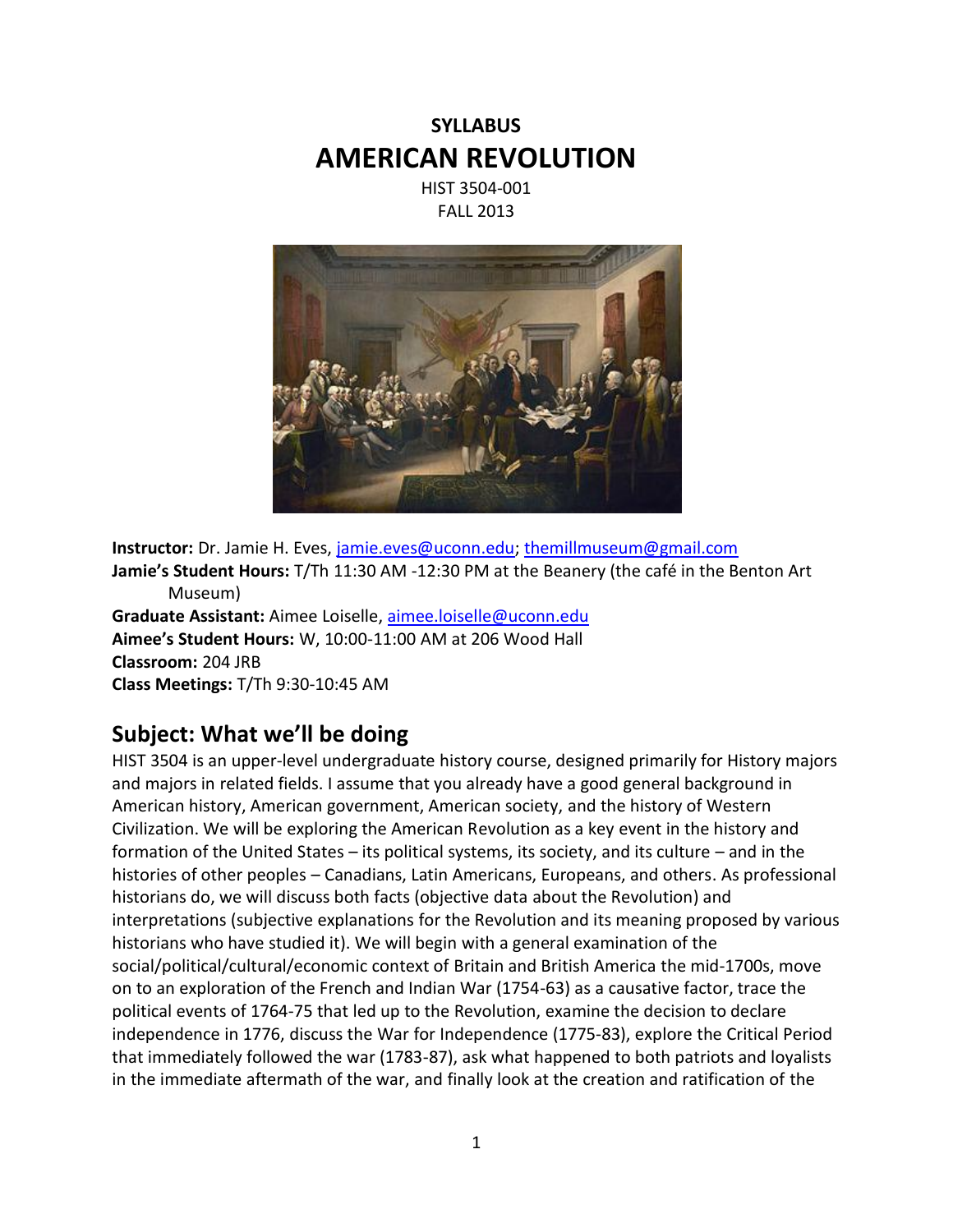Constitution of 1787. That's a lot of stuff to cover in one short semester, so we will be moving pretty quickly.

# **Outcomes: What you'll get out of this**

- 1. **A structure of the history of the American Revolution:** You will acquire a basic outline of the events that led up to the American Revolution, the events that comprised the Revolution itself, and the events that immediately followed it.
- 2. **Theoretical tools to help you interpret (explain/analyze) the American Revolution:** You will learn basic revolutionary theory as it has been developed by historians and political scientists, and apply it to the American Revolution.
- 3. **A better understanding of the meaning of the American Revolution, both to the generation that lived through it and to the generations that followed:** We will examine the political, social, religious, and economic ideas of the Revolutionary generation (the "Founding Fathers" … and "Mothers"), and how those ideas have been reinterpreted by later generations of Americans.
- 4. **Greater familiarity with the historiography of the American Revolution:** You will learn how some of our generation's best historians have interpreted the Revolution, and why they believe that a continual reexamination of the Revolution and its meaning is always needed.
- 5. **Improved critical thinking and writing skills:** You will improve your ability to think and write critically about complex subjects.
- 6. **Learning to think and behave like a professional:** You will have an opportunity to practice being a professional historian.

# **Method: How all this happens**

To achieve these outcomes, we will use a variety of learning techniques, including analytical lectures, storytelling, reading books by leading historians, guided discussions, taking exams, and writing online posts and short papers. The reason that we will be doing so many different things is because different students learn best in different ways, and there will be a lot of diversity in this class.

On most days, I will deliver analytical lectures and/or tell stories. I do not intend to repeat or summarize the factual material from the readings. Rather, I will supplement them by providing broad interpretive frameworks into which the material in the readings can be fit. For this reason, I expect you to do the assigned readings, attend each class, take good notes, review those notes frequently, and think critically about what I have said and what you have read. Exams and papers will give you the opportunity to integrate your class notes with the readings. I encourage you to speak out in class, especially to challenge any ideas, information, or viewpoints that seem wrong to you. I especially want you to challenge me (I'm a husband and father; I'm used to it). But I also expect you to be able to back up what you say with hard data; historical interpretation (or explanation) is not simply a matter of having an opinion, but is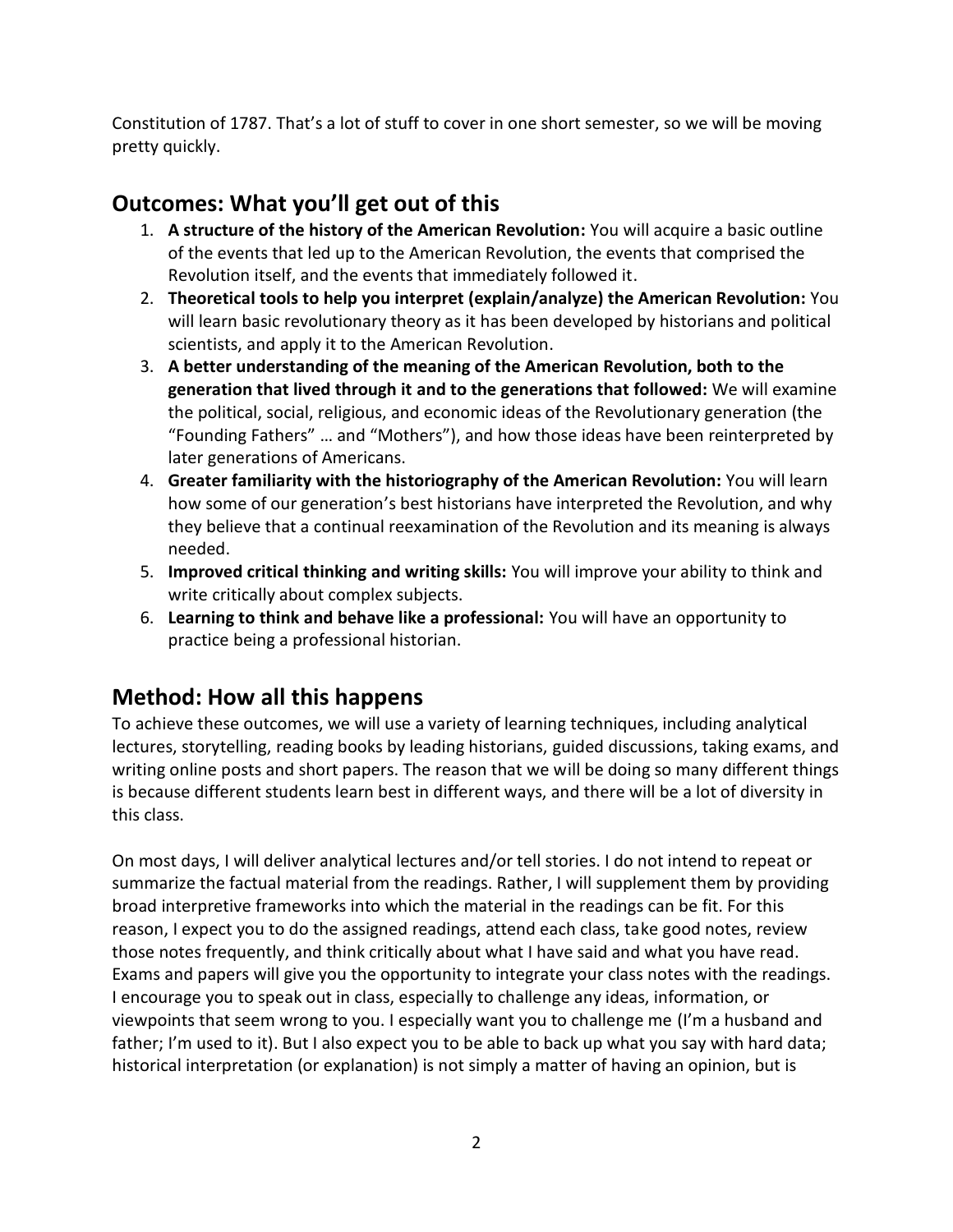instead an honest and thorough application of logic and historical methods to empirical evidence.

## **Required readings: The tools we'll use to do this**

- 1. Colin G. Calloway, *The Scratch of a Pen: 1763 and the Transformation of North America* (2006)
- 2. Thomas Paine, *Common Sense*
- 3. John Ferling, *Almost a Miracle: The American Victory in the War of Independence* (2007)
- 4. Carol Berkin, *Revolutionary Mothers: Women in Struggle for America's Independence*  (2005)
- 5. Pauline Maier, *Ratification: The People Debate the Constitution, 1787-1788* (2010)
- 6. Various materials on Blackboard

### **Practice and assessment: Helping you test yourself and improve**

I will grade you on the following activities.

### *Class participation (10%)*

You will actively contribute to class discussions.

#### *Online posts (30%)*

Six times during the semester you will use Blackboard to post online blog-style responses to questions that I will have placed there for you. You must log your posts by midnight on the day before they are due. Each post should be at least a good, solid paragraph in length; thorough, original posts will receive better grades than cursory responses that don't say anything significant, or which merely repeat something that one of your classmates has already written. Each post will be worth 5% of your grade.

#### *Papers (30%)*

You will write three short papers: you may choose any three from the list below. Each paper will be worth 10% of your semester grade. Your papers should be typed, double spaced, and four-to-five pages long, using standard one-inch margins and an eleven-point Times New Roman font, which is the default setting for Microsoft Word. Late papers will be penalized onehalf letter grade for each class day they are late. (Exceptions may be made if you can present empirical evidence of a genuine emergency. The acceptance of any and all such excuses is solely up to me.) Papers delivered to me by any means other than handing them to me during class are at your risk. Balky, unreliable word processors and printers are your problem, not mine. *For every quote, idea, example, or fact that you use, you must cite the source and page where that quote, idea, example, or fact can be found.* For learning purposes, I ask that you base your papers solely on class materials – please do not use any outside sources unless I have given you permission to do so.

First paper. According to Colin Calloway, what was the historical significance of the Treaty of Paris of 1763 (and of the other, related events that occurred that year)?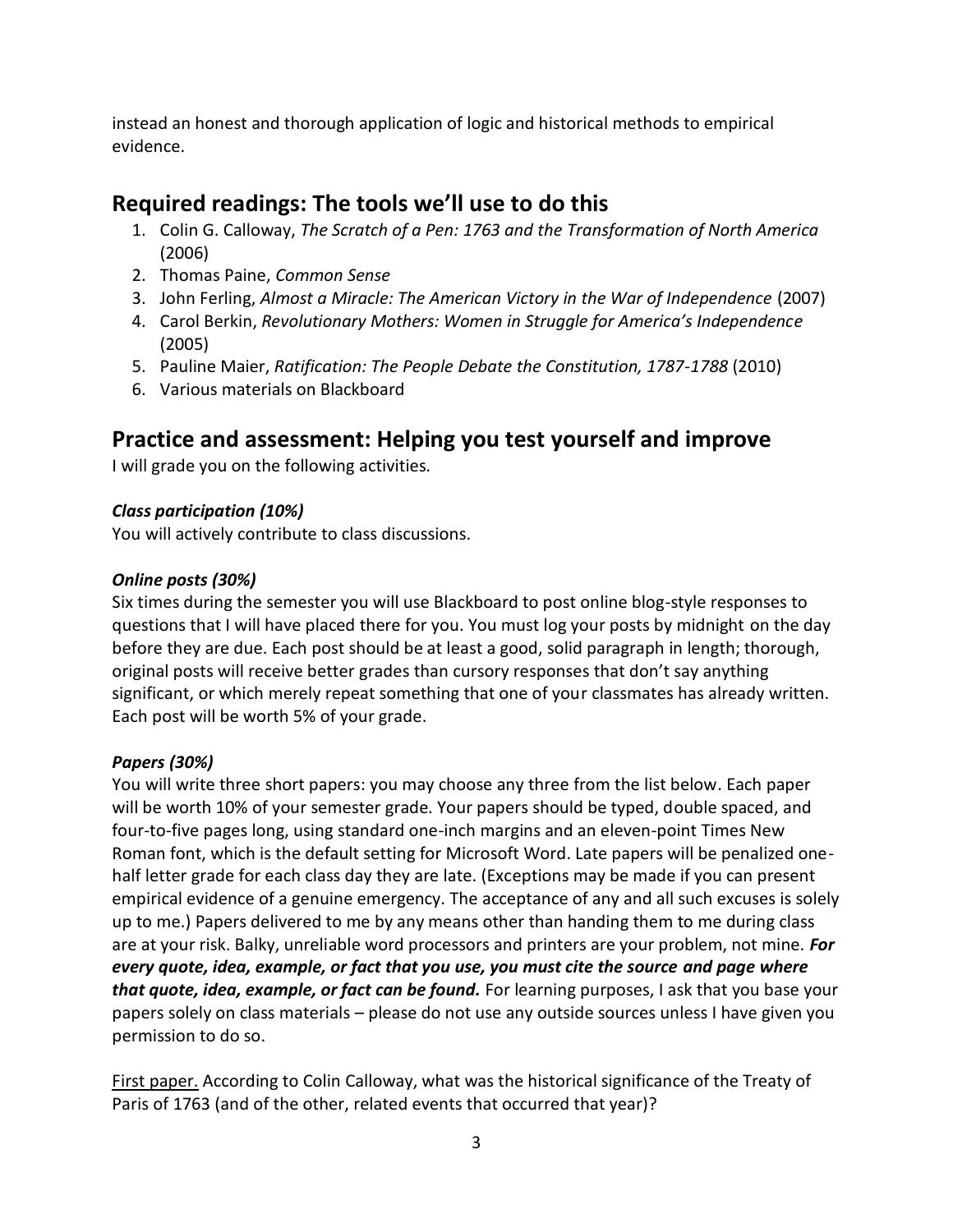Second paper. What arguments did Thomas Paine make in favor of independence in *Common Sense*?

Third paper. According to John Ferling, why did the patriots win the War for Independence?

Fourth paper: What was the impact of the Revolution on American women, according to Carol Berkin?

Fifth paper: According to Pauline Maier, why did the federalists prevail over the anti-federalists in the debate over the Constitution?

#### *Examinations (30%)*

You will take two exams, a midterm exam (worth 10% of your semester grade) and a final exam (worth 20% of your semester grade). You will write them in ink during class, in exam booklets that I will provide for you. I will post study guides in advance on Blackboard. You will be allowed to bring one  $8 \frac{1}{2} \times 11$ " sheet of paper with notes to each exam, which you will hand in with the exam.

### **Instructor: Who am I?**

My name is Jamie Eves, and I have been teaching history at the university level for more than twenty-five years. I have a Ph.D. in American History from the University of Connecticut, as well as an M. A. in American History from the University of Maine. My research specialties are eighteenth- and nineteenth-century American environmental history, the history of New England, and public history – although over the years I have taught more than a dozen different subjects. My doctoral dissertation was a study of the interrelationship of nature and culture in the Piscataquis River Valley in northern Maine, 1760-1870; my M.A. thesis traced a migration of farm families from Cape Cod in Massachusetts to the lower Penobscot River Valley in Maine, 1760-1820. I am also the Director of the Windham Textile and History Museum in Willimantic, CT, and the official town historian of Windham, CT. Most of my published articles have been about Maine and Connecticut history – some have appeared in professional history journals, while others have been in publications aimed more at popular audiences. I was drawn to history by a love of the narrative form, and I try to emphasize good storytelling in all my classes. I believe that history belongs to the people, and that everybody has a right to know their history – that history has to accessible, readable, local, and affordable. I am particularly annoyed at "junk history" – history that is inaccurate, oversimplified, and/or bent towards some political, religious, or philosophical agenda. I am a husband, father, and grandfather. I am on Facebook, but I won't "friend" you – at least, not as long as I am your teacher. Like most professional historians, most of what I do is easily available to the public at little or no cost. If you want to see some of the history I have written, check out the web site of the Windham Textile & History Museum [\(www.millmuseum.org\)](http://www.millmuseum.org/) – most of the history content posted there is mine. My doctoral dissertation is shelved in Babbidge Library. I have published articles in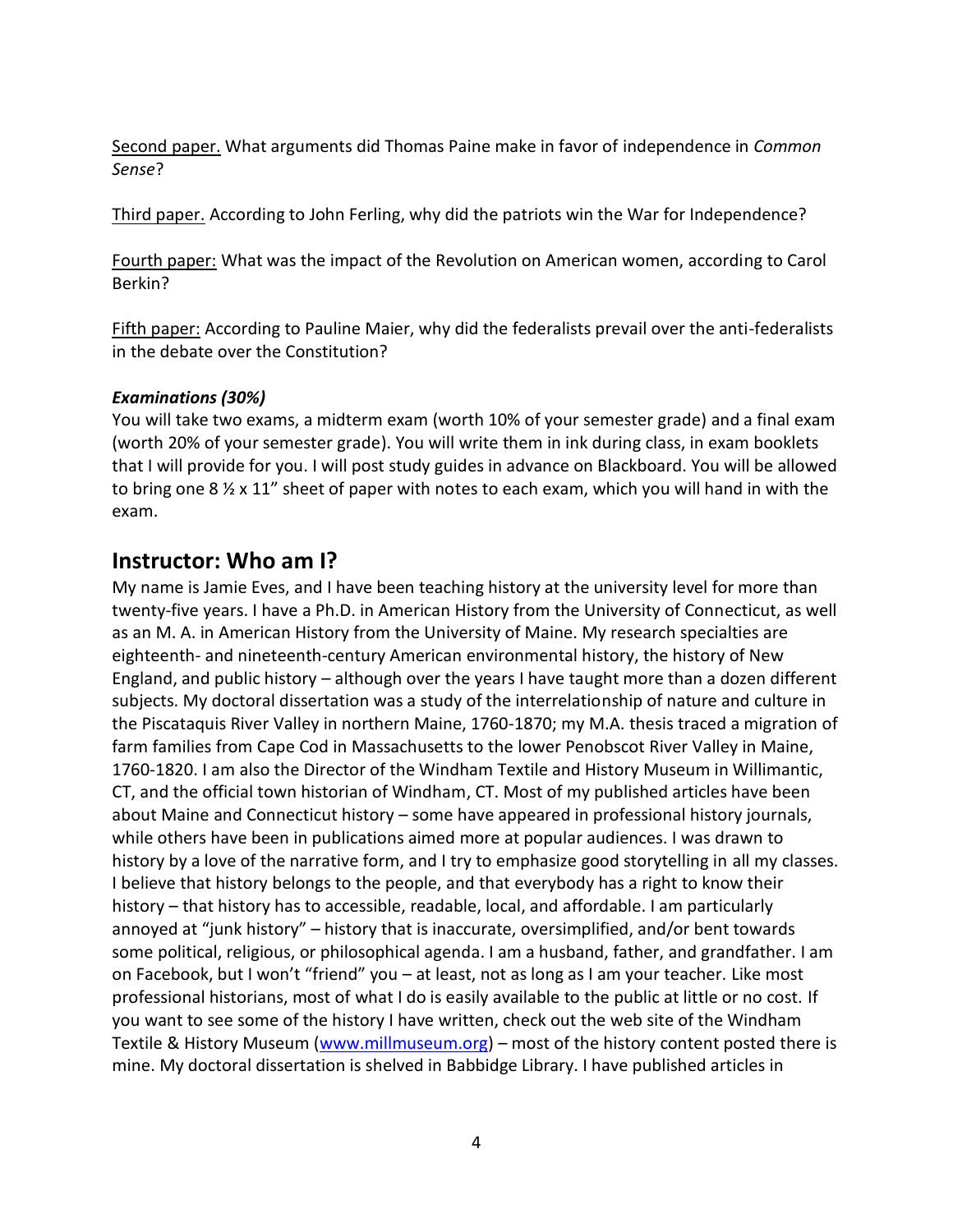*Technology and Culture*, *Connecticut History*, and *Maine History*, and book reviews in a variety of journals. I'm also pretty sure that you can read all about me on ratemyprofessor.com.

# **Schedule: What you need to do for each class**

| First Week:      | Introduction to the Course; Theories of Revolutions.                                                            |
|------------------|-----------------------------------------------------------------------------------------------------------------|
| Second Week:     | More Theories of Revolutions. First online post due Thursday.                                                   |
| Third Week:      | British America in 1750. Second online post due Thursday.                                                       |
| Fourth Week:     | French and Indian War, 1754-63. First discussion paper and discussion<br>of Calloway Thursday.                  |
| Fifth Week:      | The Reform Stage, 1763-74. Third online post due Thursday.                                                      |
| Sixth Week:      | The Reform Stage, 1763-74, Cont'd. Fourth online post due Thursday.                                             |
| Seventh Week:    | Choosing Independence, 1775-76. Second discussion paper and<br>discussion of Paine Thursday.                    |
| Eighth Week:     | Choosing Independence, 1775-76. Midterm examination Thursday.                                                   |
| Ninth Week:      | The War for Independence, 1775-83. Fifth online post due Thursday.                                              |
| Tenth Week:      | The War for Independence, 1775-83.                                                                              |
| Eleventh Week:   | The War for Independence, 1775-83, Cont'd. Third discussion paper<br>and discussion of Ferling Thursday.        |
| Twelfth Week:    | The Impact of the Revolution on American Society. Fourth discussion<br>paper and discussion of Berkin Thursday. |
| Thirteenth Week: | The Critical Period, 1783-87. Sixth online post due Thursday.                                                   |
| Fourteenth Week: | The Constitution, 1787-88 (and Beyond). Fifth discussion paper and<br>discussion of Maier Thursday.             |
| Fifteenth Week:  | Final exam.                                                                                                     |